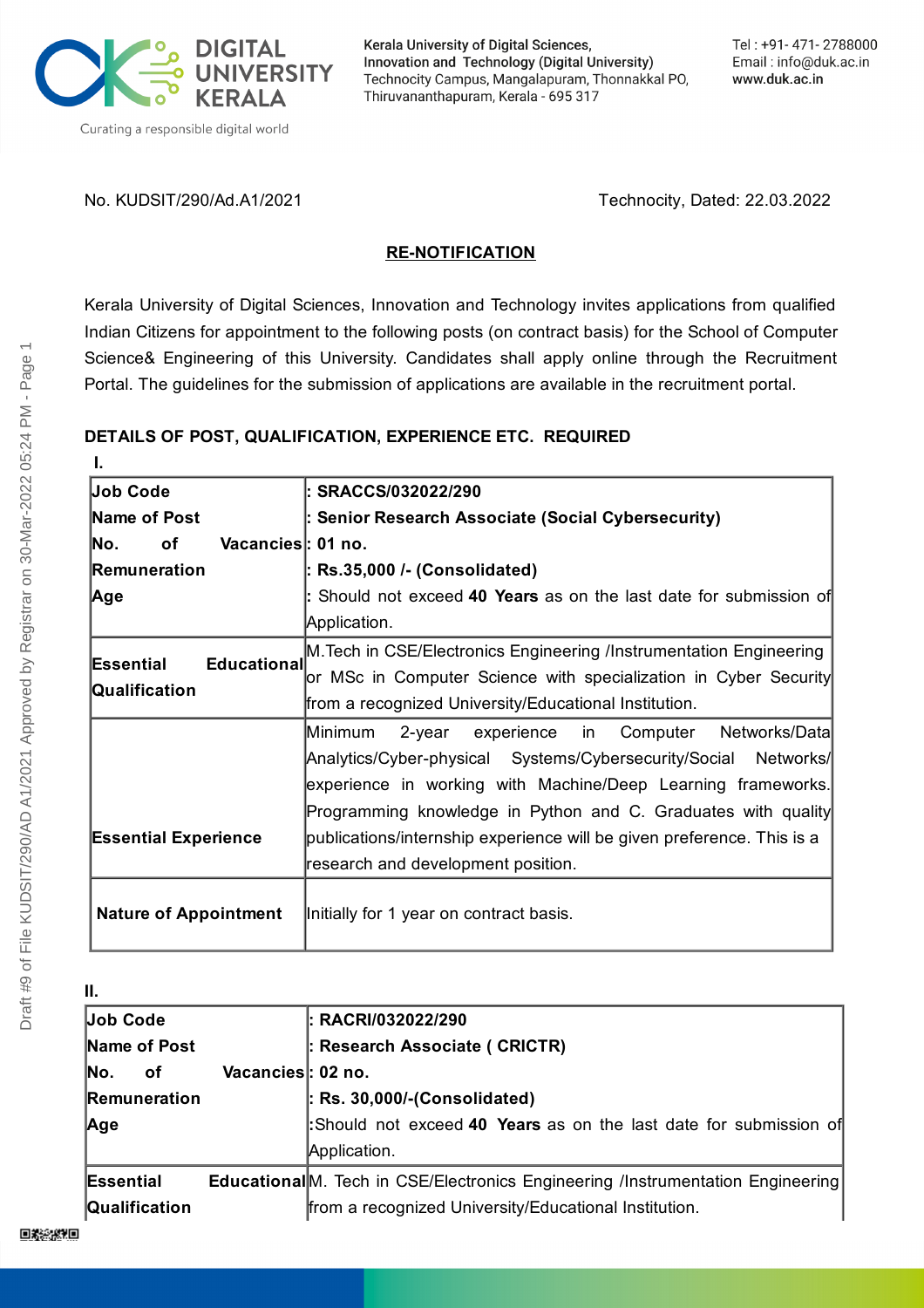|                             | MM.                                                                  | Tech | graduates                               | with | proven | knowledge                                                 |  |
|-----------------------------|----------------------------------------------------------------------|------|-----------------------------------------|------|--------|-----------------------------------------------------------|--|
|                             | lO1                                                                  |      |                                         |      |        | Sensor Networks/Internet of Things/Cyber Physical Systems |  |
|                             | (CPS)/Cybersecurity/Social Networks. Candidates with M. Tech and     |      |                                         |      |        |                                                           |  |
| <b>Essential Experience</b> | quality publications/internship experience will be given preference. |      |                                         |      |        |                                                           |  |
|                             | This is a research and development position.                         |      |                                         |      |        |                                                           |  |
|                             |                                                                      |      |                                         |      |        |                                                           |  |
| Nature of Appointment       |                                                                      |      | Initially for 1 year on contract basis. |      |        |                                                           |  |

### **Age relaxation for submission of application:**

5 years for candidates belonging to SC/ ST and 3 years for OBC candidates.

#### **Mode of Selection:**

The selection will be based on an interview.

#### **General Instructions:**

- I. Scanned copy of the documents to prove age, qualifications, experience, etc. should be uploaded along with online application and originals to be produced as and when called for. **Applications without attaching the above documents shall be summarily rejected.** No further chance will be given for submitting the same.
- II. Candidates, who are in the service of the Government of India or any of the State Governments, etc. while applying, should obtain a No Objection Certificate from their Head of Office or Department and keep it with them. If candidates fail to produce the No Objection Certificate as and when called for, his/her candidature will stand canceled.
- III. Candidates should ensure that the particulars furnished by him/her are correct in all respects. **Anything not specifically claimed in the application against the appropriate field will not be considered at a later stage. No deviation whatsoever from the filled in data will be entertained.** In case it is detected at any stage of the recruitment that a candidate does not fulfill the eligibility norms and /or that he/she furnished any incorrect/false information or has suppressed any material fact, his/her candidature will stand cancelled. If suppression of material facts or furnishing of any incorrect/false information is detected even after appointment, his/her service is liable to be terminated
- IV. Applications submitted without fulfilling the eligibility and other norms mentioned in this Notification as well as the instructions published in the Recruitment Portal of the University will be summarily rejected.
- V. In case any discrepancy / ambiguity in the process of selection , the decision of the University shall be final and binding.
- VI. **Consequent up on adoption of self- certification provisions the University shall process the applications entirely on the basis of the information / documents provided with the application . The appointment will be provisional and subject to physical verification of the documents.**



VII. Canvassing in any form will entail the cancellation of candidature.